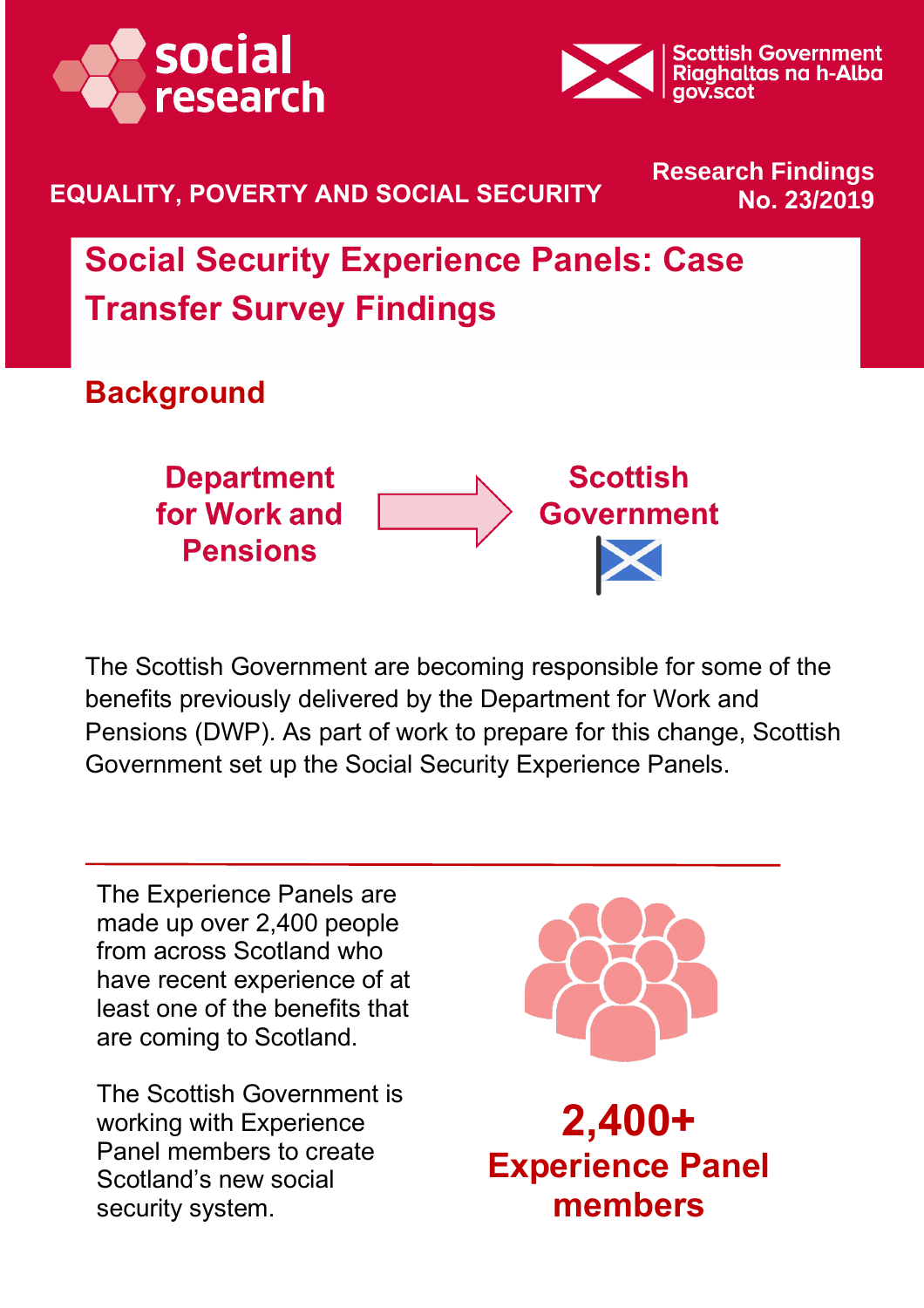#### **About the research**

This report details the findings of the case transfer research with Experience Panels Members.

Social Security Scotland will be taking over paying benefits for people already receiving payments from DWP. This will involve receiving information from DWP about clients and taking over their payments. This process is called 'case transfer.'

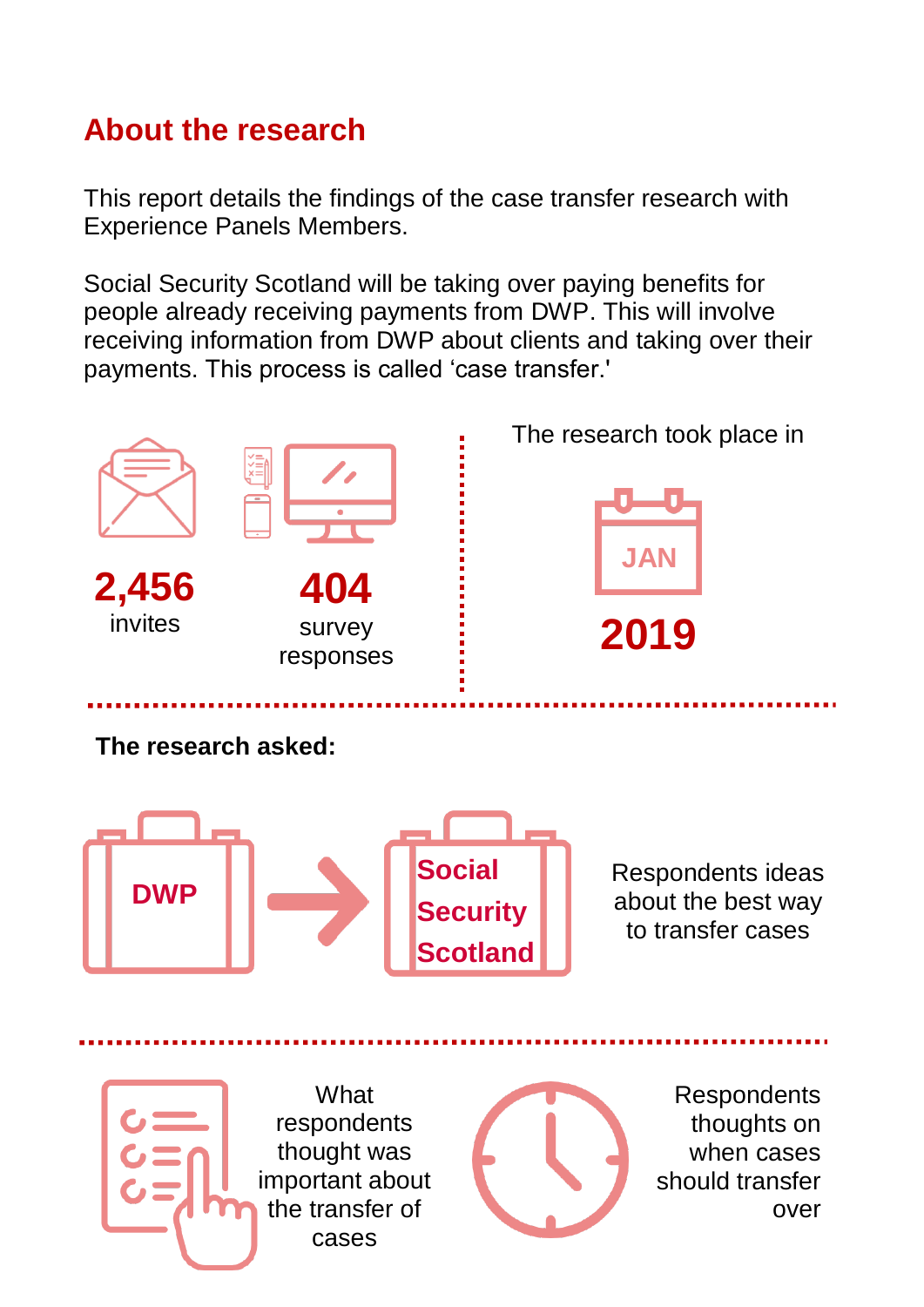

**Just over 8 in 10** survey respondents had a **disability** or **long term health condition**, including:





**Panel members chronic pain severe hearing sextle in the set of the severe hearing** impairments





severe visual impairments

other kinds of long term health condition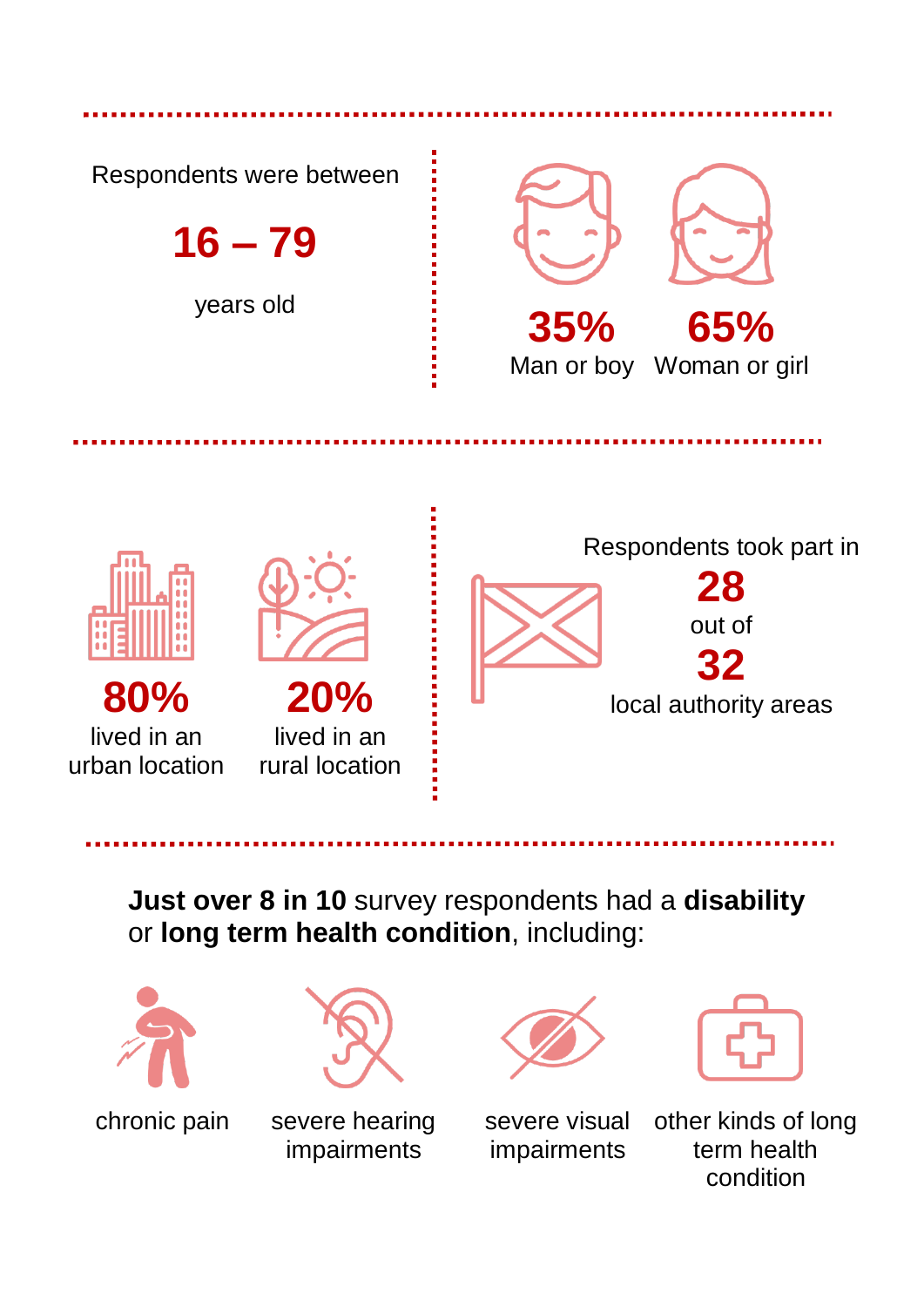### **Views on priorities**

Respondents were given a list of possible priorities for the transfer of cases.

Almost all respondents rated the following two priorities as '**very important':**



Clients continue to receive the **correct payments** at the **correct time**



**Almost 9 in 10** respodents rated the following two priorities as '**very important':** 



**Distruption is minimised** for all clients coming over from DWP



**Clients don't have to re-apply** for the benefit as part of the case transfer process

**Around 1 in 10** respondents said that these priorities were **'important'**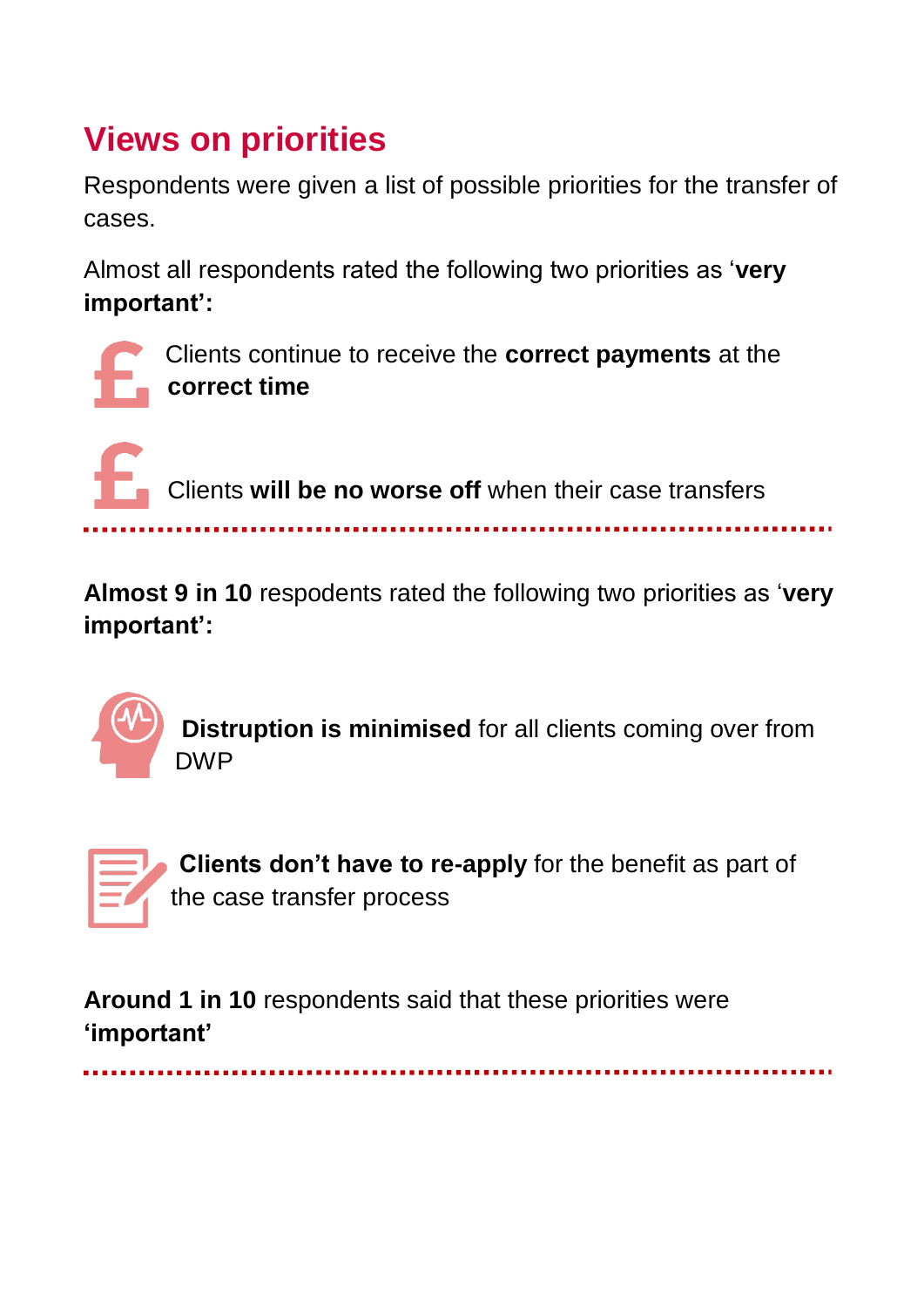**Around 8 in 10** rated the following priority as **'very important'**:



For disability benefits, **no-one** will be subject to a **face to face re-assessment** by DWP

Over **1 in 10** said that it was **'important.'**

Around **6 in 10** respondents rated the following priority as '**very important':**



Client cases are transferred **as soon as possible.**

**Around a quarter** said that it was **'important'**

Around **1 in 10** respondents said that it was **not very important** or **not at all important.**

Just over **5 in 10** rated the following priority as '**very important:'**

Cases are transferred based on **what is best for the majority of clients** 

Just over **3 in 10** respondents said that it was **'important'**

Around **1 in 10** said that it was **'not very important' or 'not at all important'**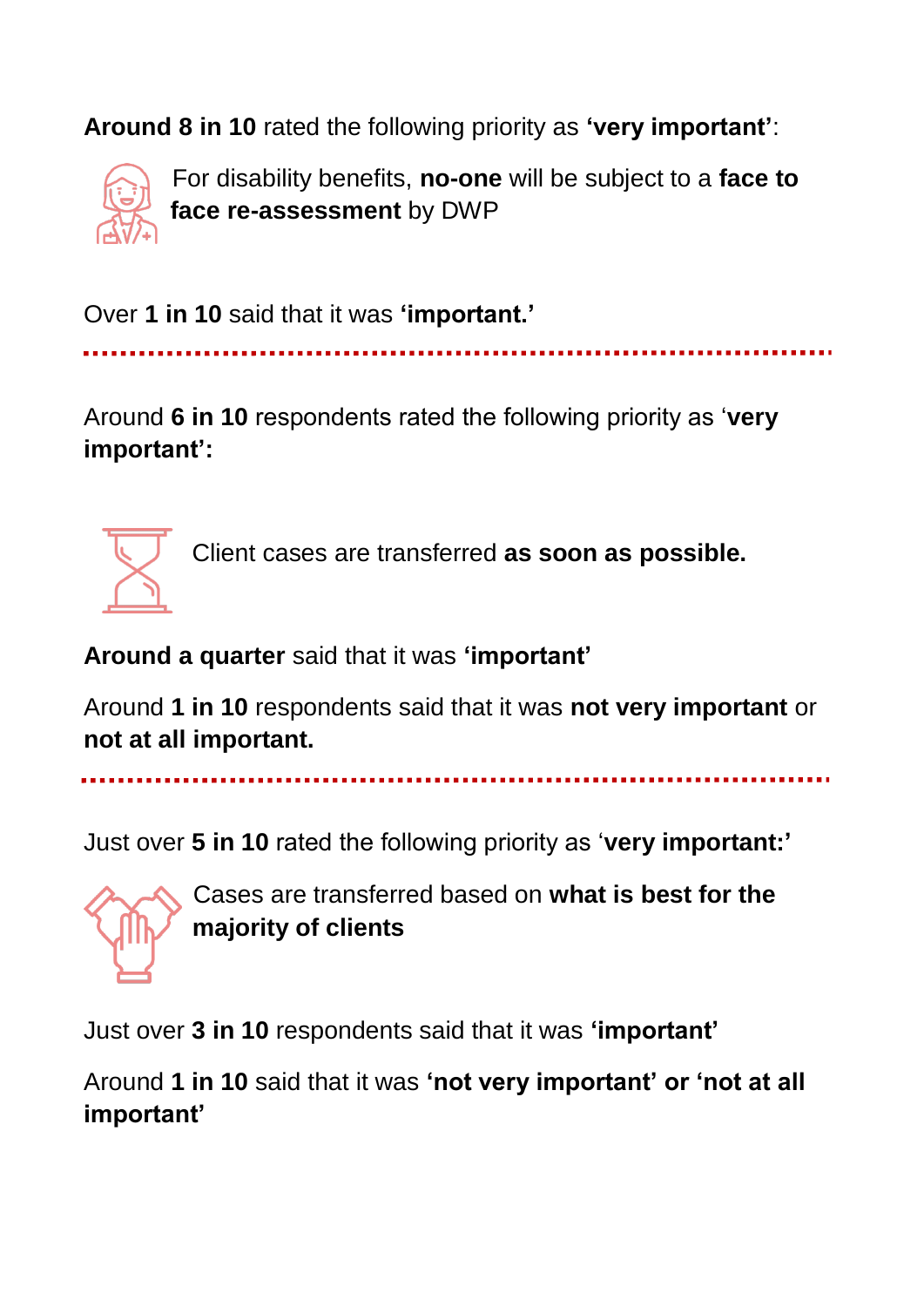### **The most important priority**

We asked respondents to choose the priority that they thought was the **most important.** 

> The most popular option was **'clients continue to receive the correct payments at the correct time**' with **almost 3 in 10** respondents saying this was **the most important**

We asked respondents **why** they had selected this as the most popular option.

The most popular reason was that **people need the money from their benefits to live on** and that not receiving a payment on time would be a struggle.

"People on benefits are already struggling. Stopping payments while they reapply or changeover will see them suffer more hardship. Many facing hunger and worse, homelessness."

"Most clients already struggle to work on a very small budget it would be totally unfair to add any more pressure."

"Money is vital to pay for food and electricity/gas, clothing etc."



**Also very popular, with just over a quarter** of respondents selecting it as the most important was **'for disability benefits, no-one will be subject to a face to face re-assessment by DWP'**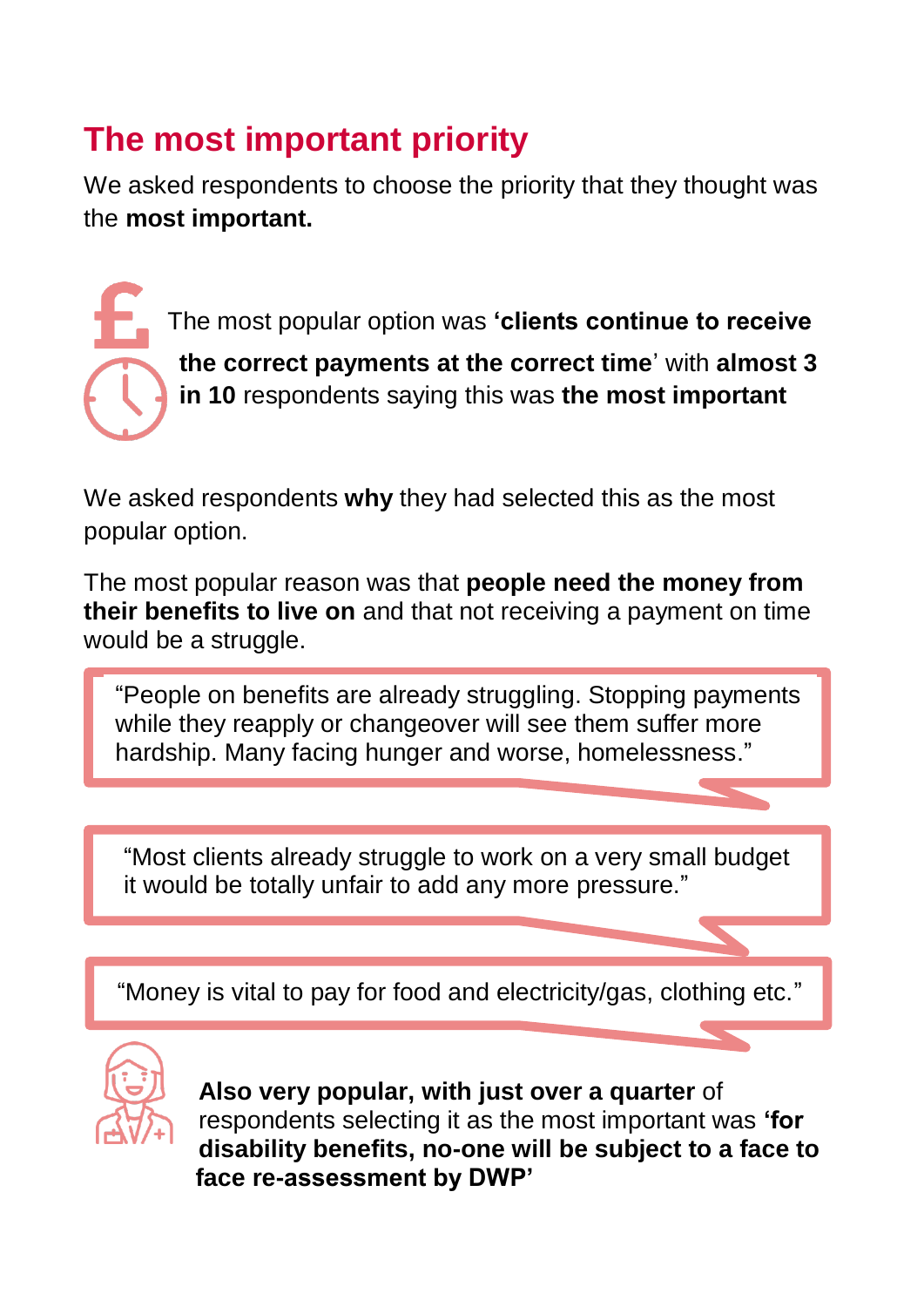Many respondents told us they find assessment's **stressful.**

People on benefits are already struggling are already struggling payments which is which  $p$ "Having to be re-assessed is so very, very stressful." "Everyone fears face to face meetings. It causes

unnecessary stress, worry and anxiety that could be completely avoided with a good application system."



'Clients **not needing to re-apply** for the benefit as part of the case transfer' was also popular with **15% of respondents** selecting it as the most important

Similar to face to face assessments, respondents told us having to re-apply for benefits was also **stressful.** 

"The most distressing experience for claimants is reapplying for benefits they have already qualified for."

"The Stress of having to re-apply for benefits sometimes too much for some people."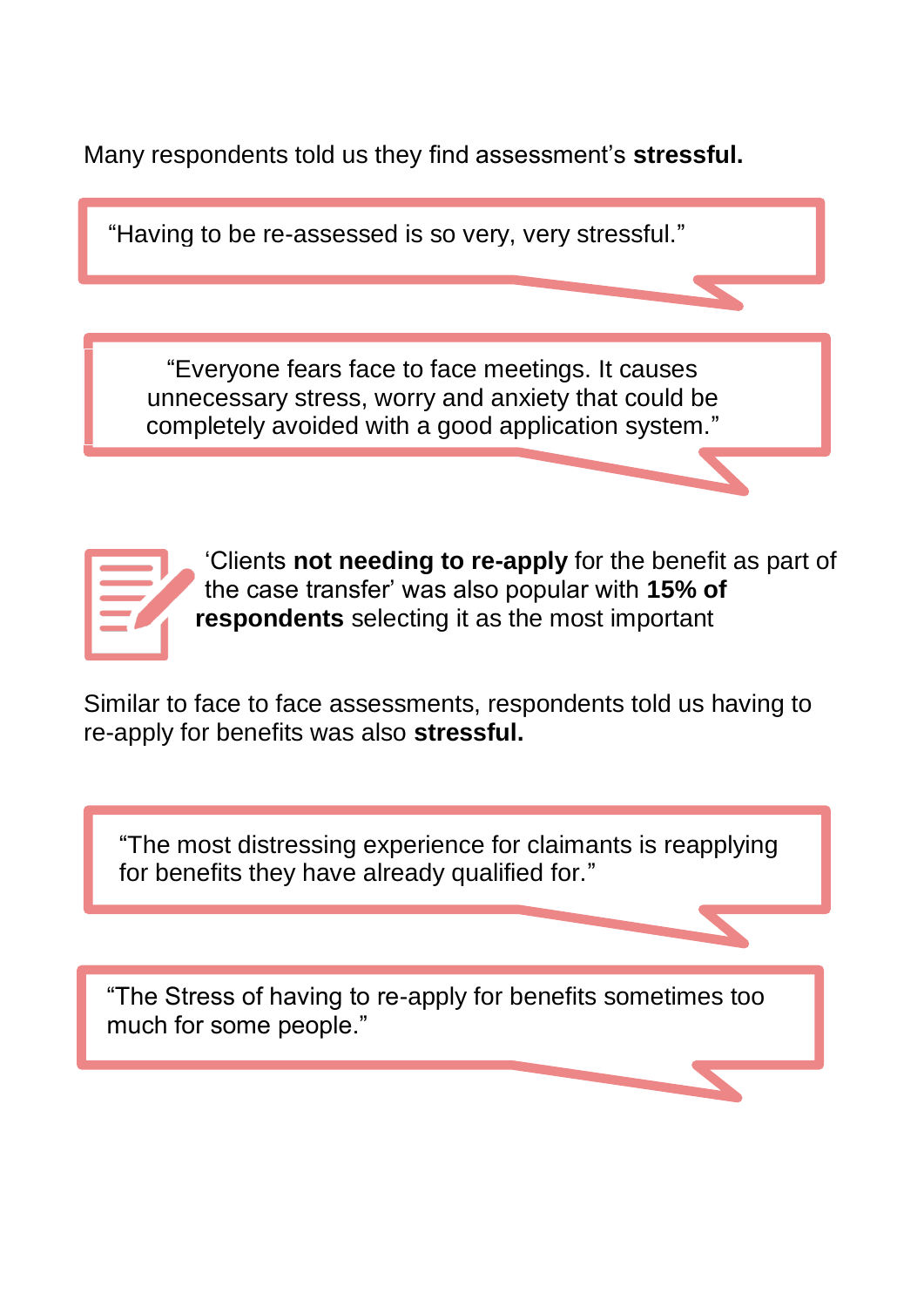#### **Least important priority**



**Only 1%** chose 'cases are transferred **based on what is best for the majority of clients'** as the most important priority.

This was the least popular option with respondents.



 Some respondents told us that cases should be transferred based on what is **best for the individual,** not the majority.

"I would hope the person comes first NOT what is best for the majority!"

"What you should do, is transfer each case based on what is best for the individual."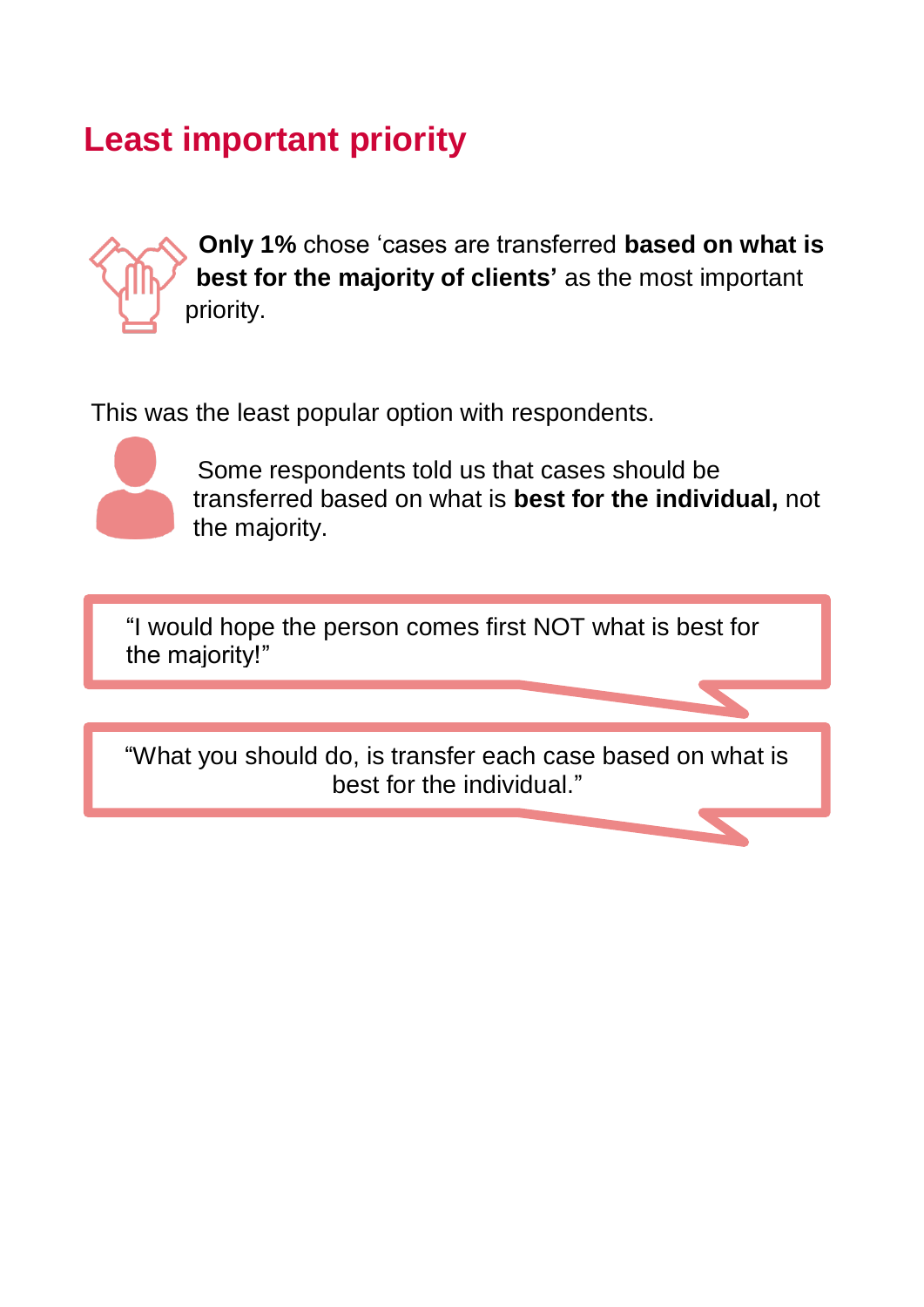#### **When to transfer cases**

We asked respondents **when** they thought cases should be transferred over.

**Just over half** of respondents (57%) selected the option 'all cases transferred from DWP **with a balance** between speed and making sure there are no mistakes'



We asked respondents why they had chosen this option

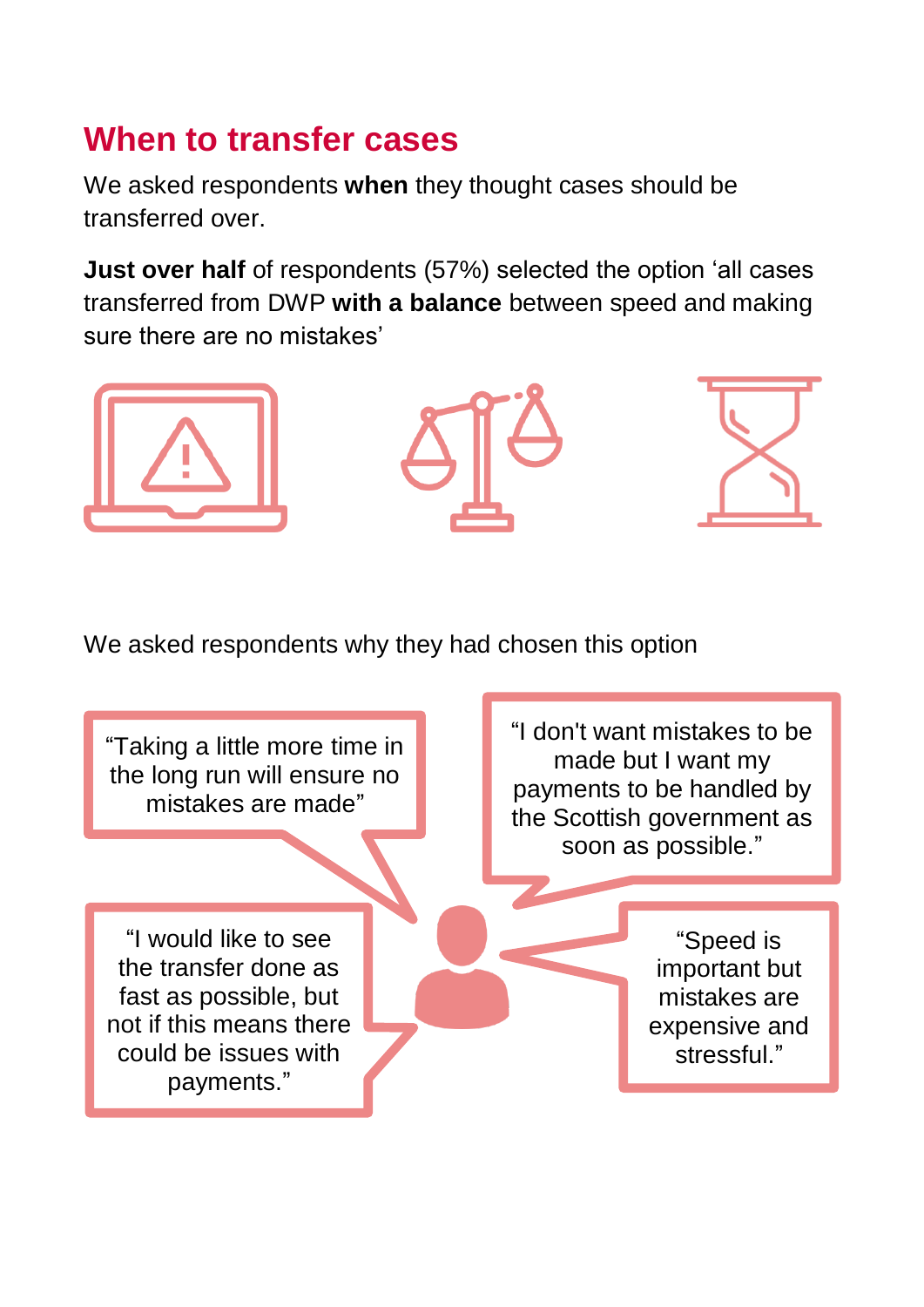

**Around 3 in 10** respondents (29%) selected the option 'all cases transferred from DWP **over a longer time**, making sure there are no mistakes'

Respondents told us that mistakes should be avoided at all costs.

 $\mathbb{R}^n$  and steady and steady wind it for the race much done much  $\mathbb{R}^n$ "Mistakes should not happen, this would just cause more upset and stress."

 $s(t)$  is the recent better known and done much end, much monitored  $v$ "It's important that cases are done properly, not quickly."



**Around 14%** of respodents said that 'all cases transferred from DWP **as fast as possible'** was the best option.

The most popular reason for selecting this option was wanting to leave the DWP system.

"Mistakes can always be rectified. The stress and pain and problems caused by dealing with DWP cannot, it can actually make some conditions worse.

"Clients will feel more secure under the new system, rather than D.W.P"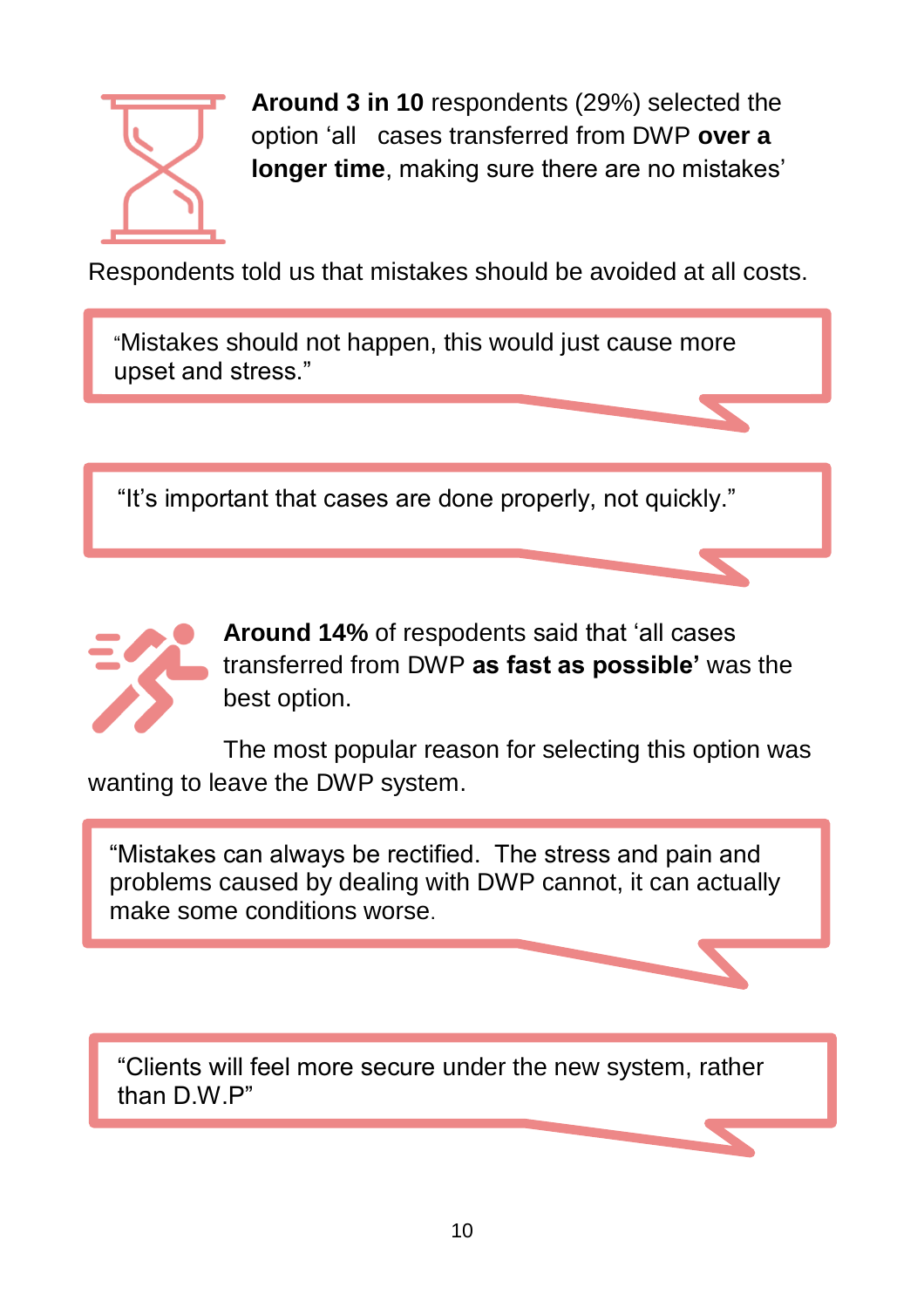## **Other Priorities**

We asked respondents if there was anything else that is important to consider when thinking about case transfers.



The most common thing respondents told us was that **they wanted to be kept up to date** of the case transfer process

 $\degree$ Cloar information for all recipients about what will bennen "Clear information for all recipients about what will happen, when it will happen and how it will happen."

Slow and steady wins the race. I'd feel much better "Keep us informed at every stage." monitored for mistakes before moving on to the next task.

"Keen clients un to date on progress doesn't matter how "Keep clients up to date on progress, doesn't matter how long it takes if people are kept informed."



Respondents also spoke about the need for staff who are fully trained and knowledgable

"Have the staff of the Social Security of Scotland all having training, and support so they can cope with the changes. "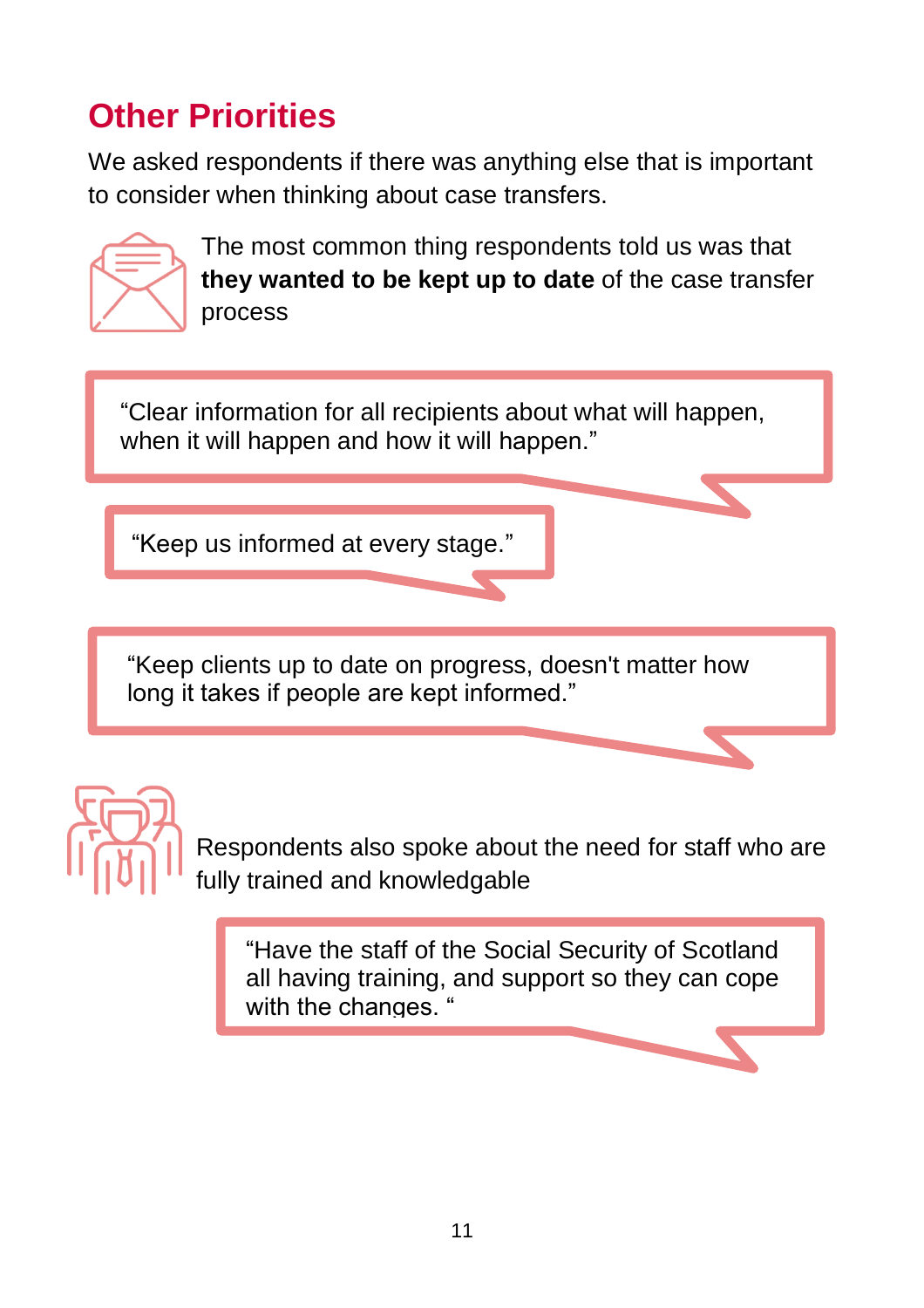

Many respondents told us that they want **the system to be tested** beforehand to prevent mistakes

"Cases should transfer over as soon as Social Security Scotland has the necessary systems and staff in place and they have been properly tested."

"This system should be well tried out and tested before commissioned to minimise the amount of errors which can be made"



Respondents also told us that being able to have **accessible** and **easy modes of contact** with Social Security Scotland is important.

" Make it easy for people to contact SSS to ask questions as there are bound to be lots of clients who do not know what exactly is going on."

Slow and steady wins the race. I'd feel much better knowing things were being done methodically and "The ability to communicate via email telephone and hopefully in person too."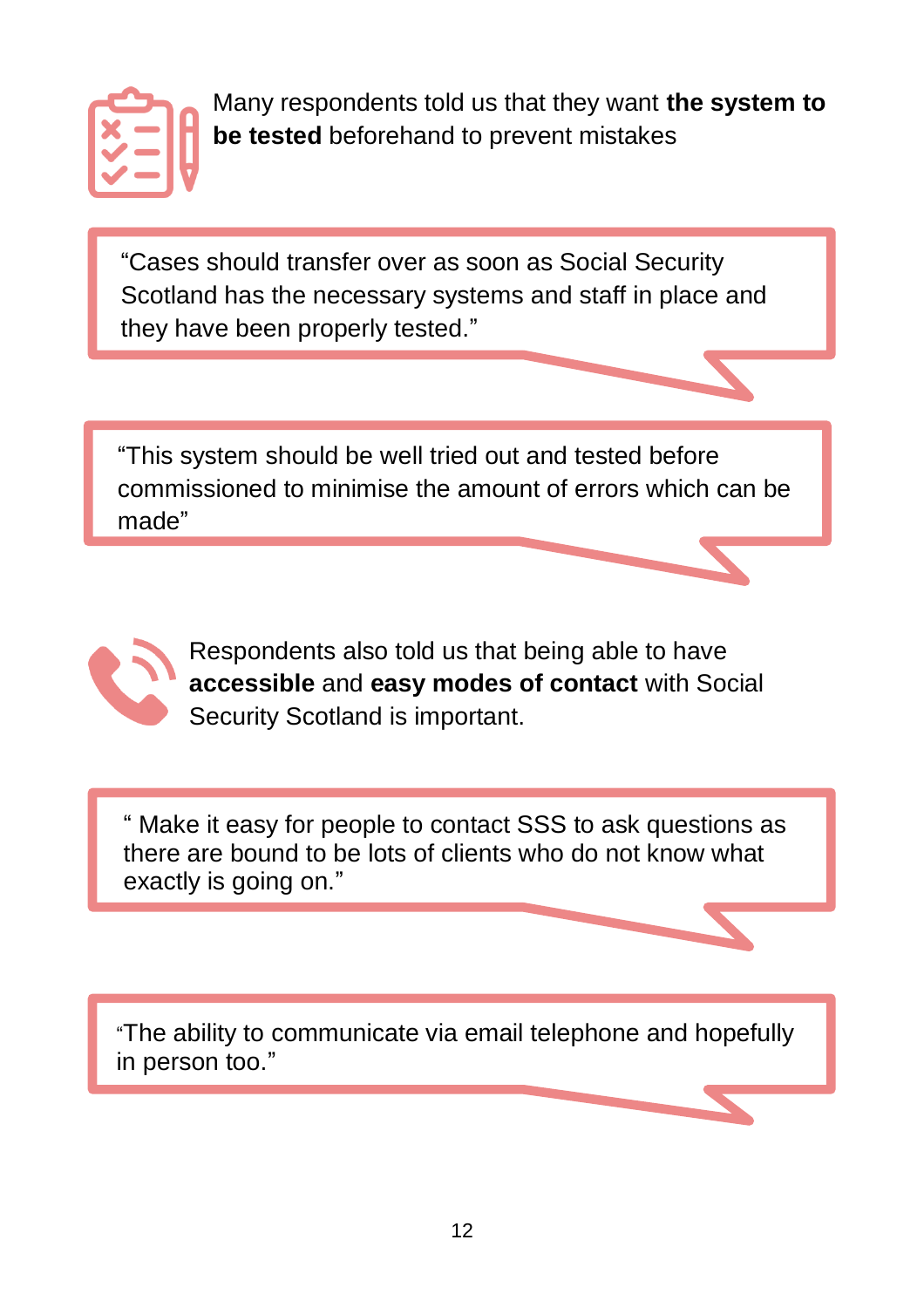### **What's Next?**

We will carry out further work with Experience Panel members to better understand the views expressed on case transfer.

The feedback from this research is helping the Scottish Government and Social Security Scotland make decisions about how cases should be transferred from DWP to the Scottish Government.

#### **How to access background or source data**

The data collected for this social research publication:  $\Box$  are available in more detail through Scottish Neighbourhood Statistics

 $\boxtimes$  may be made available on request, subject to consideration of legal and ethical factors. Please contact [SocialSecurityExperience@gov.scot](mailto:SocialSecurityExperience@gov.scot) for further information.

 $\Box$  cannot be made available by Scottish Government for further analysis as Scottish Government is not the data controller.